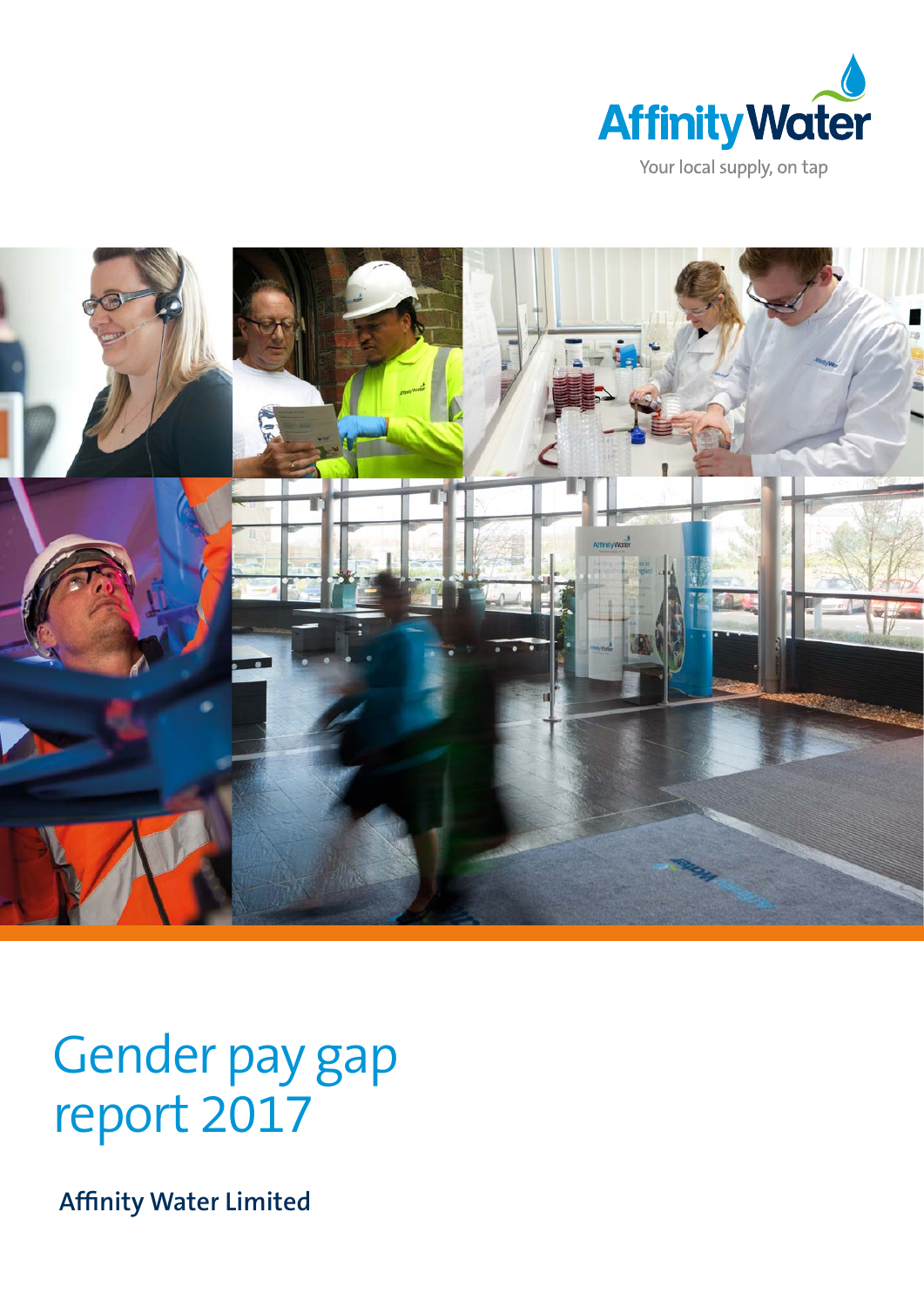## <span id="page-1-0"></span>**About this report**

This report is prepared by Affinity Water Limited ("Affinity Water") under the Equality Act 2010 (Gender Pay Gap Information) Regulations 2017 (the "Regulations").

The Regulations require employers with 250 or more employees to publish information relating to the gender pay gap in their organisation. In particular, employers are required to publish:

- **• the difference between the mean and median hourly rates of pay paid to male and female employees;**
- **• the difference between the mean and median bonuses paid to male and female employees;**
- **• the proportions of male and of female employees who receive bonuses; and**
- **• the relative proportions of male and female employees in each quartile pay band of the workforce.**

This report is based on a snap shot of our workforce on 5 April 2017. On this day, we had **1,365 employees; 64% men and 36% women.** I am very proud that Affinity Water benefits from having so many loyal employees; our average length of service is 10 years.

Affinity Water confirms that the gender pay gap information published in this report is accurate.

**Simon Cocks** Chief Executive Officer

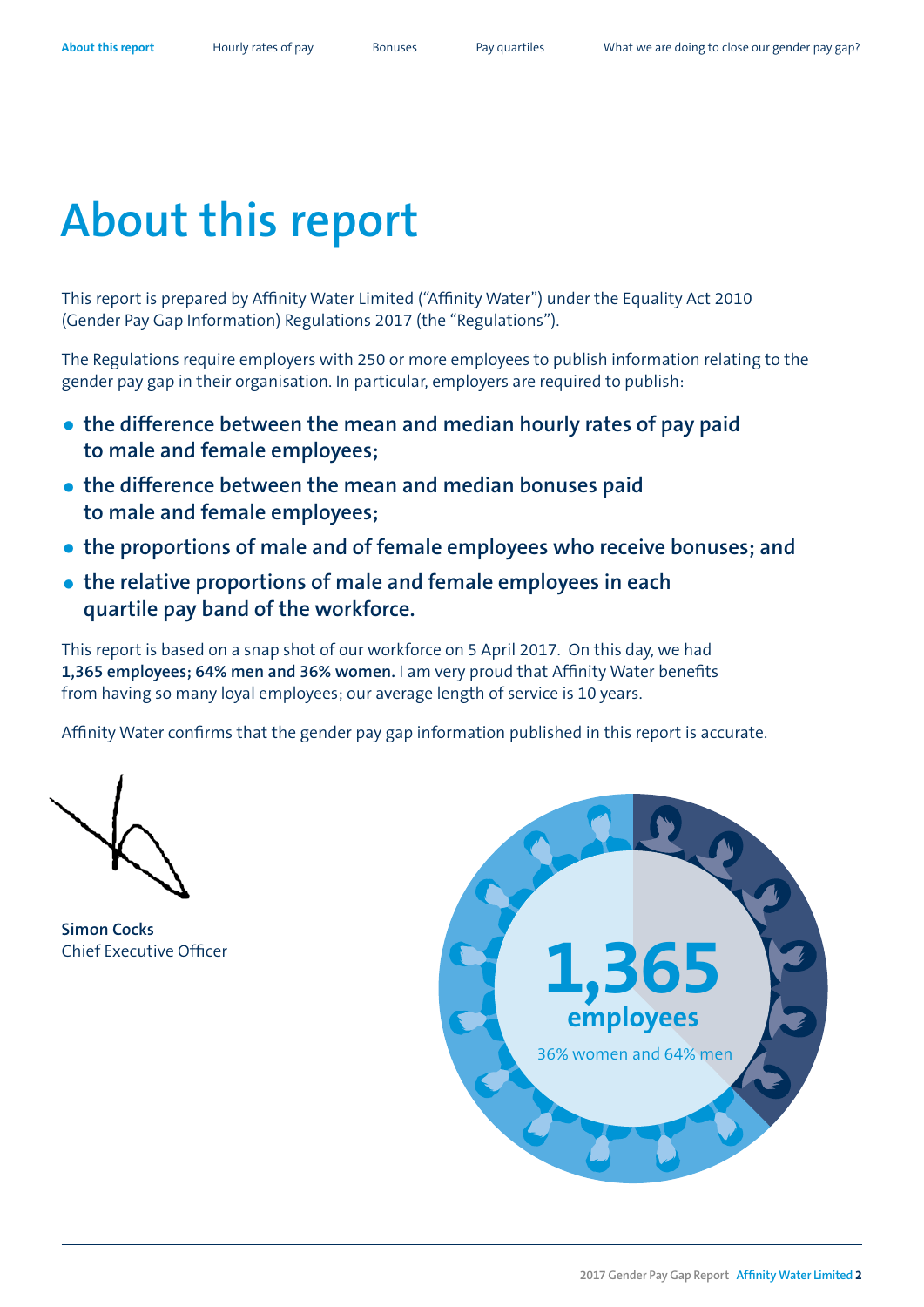# <span id="page-2-0"></span>**Hourly rates of pay**

The difference between the mean (or average) **hourly rate of pay of our male employees and that of our female employees is 24.8%.**



The difference between the median **hourly rate of pay of male employees and that of female employees is 28.6%.** The median hourly rate of pay is the middle value when rates of pay are placed in numerical order.



Our analysis suggests that **these differences are attributable to factors which are common to our industry.** These factors include:

- **• more men in senior roles**
- **• more men in roles where allowances are paid that relate to the working patterns of their roles.**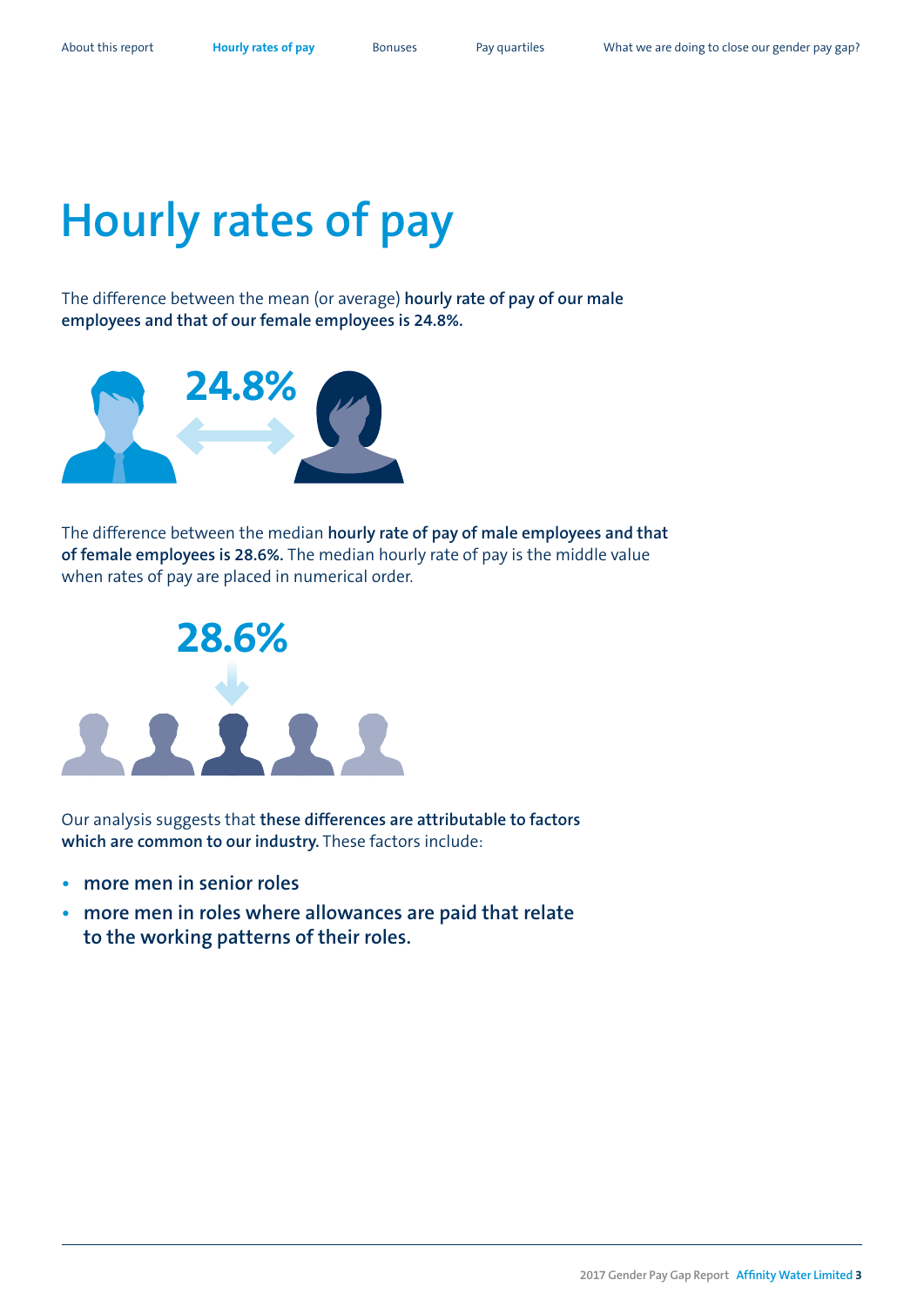#### <span id="page-3-0"></span>**Bonuses**

All of our employees are eligible to receive a bonus based on company performance. **The difference between the mean (average) bonus paid to our male employees and that paid to our female employees is 63%.** Our analysis suggests that this difference is attributable to more men being employed in senior roles which provide the opportunity for significantly higher potential bonus awards than those applicable to less senior roles.



**The difference between the median bonus paid to our male employees and that paid to our female employees is 0%.** The median bonus is the middle value when bonuses are placed in numerical order. There is no difference between male employees and female employees, reflecting the company-wide bonus scheme we operate which rewards most employees according to the performance of the business rather than individual or team-based performance.



The proportion of our **male employees who receive a bonus is 74% and the proportion of our female employees who receive a bonus is 76%.** To be eligible for payment of a bonus, employees must be employed at the end of our financial year. Our analysis indicates that the difference is due to differences in the timing of male employees and female employees joining and leaving the business.

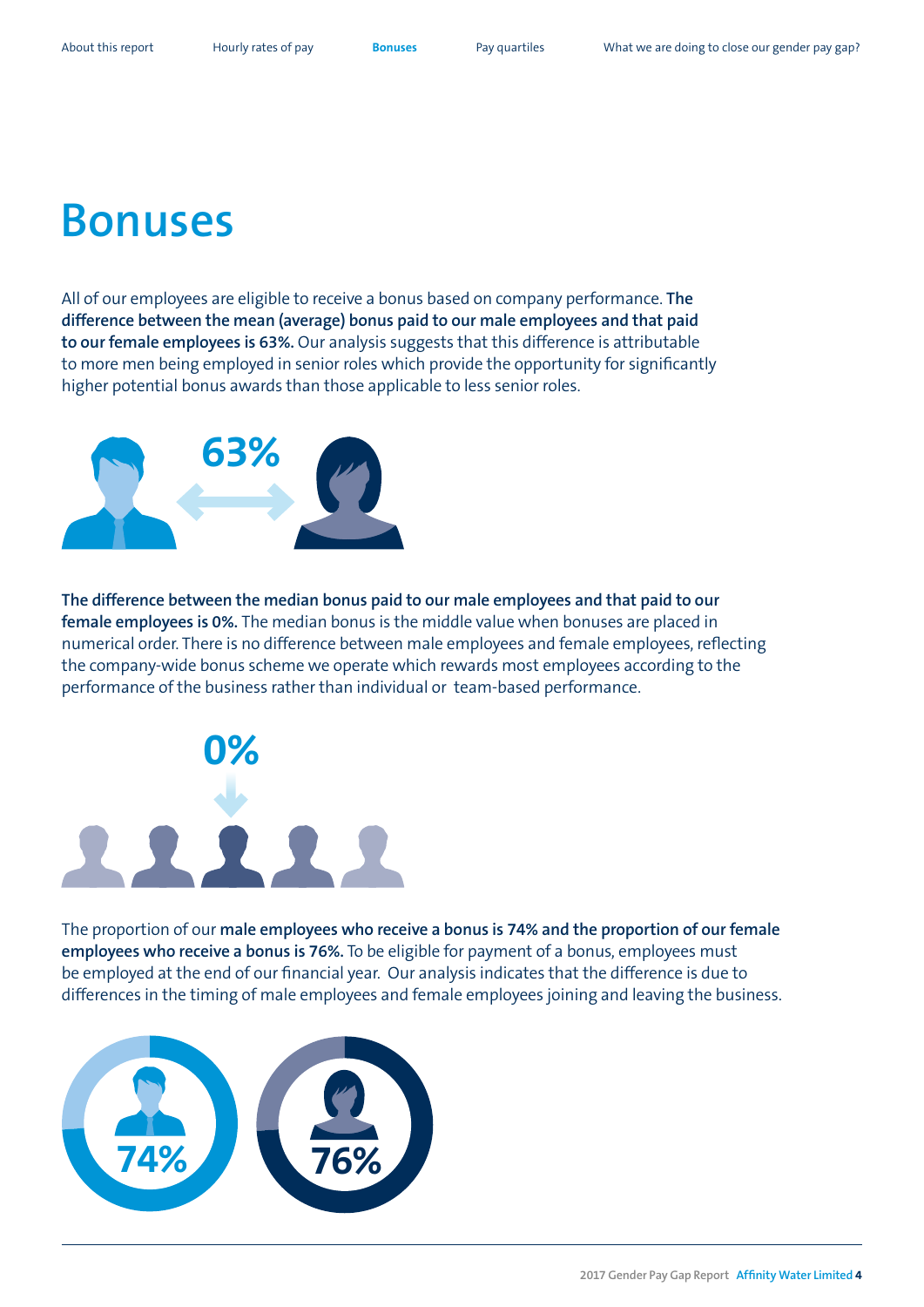## <span id="page-4-0"></span>**Pay quartiles**

We have ranked the hourly rate of pay for each of our male and female employees in order from lowest paid to highest paid.

The proportions of male and female employees in the lower, lower middle, upper middle and upper quartile pay bands are shown right.

This shows we have more men than women in higher paid roles and more women than men in lower paid roles. The number of female employees on the **Affinity Water Executive Team has increased from 0% to 25% in the last 3 years.**